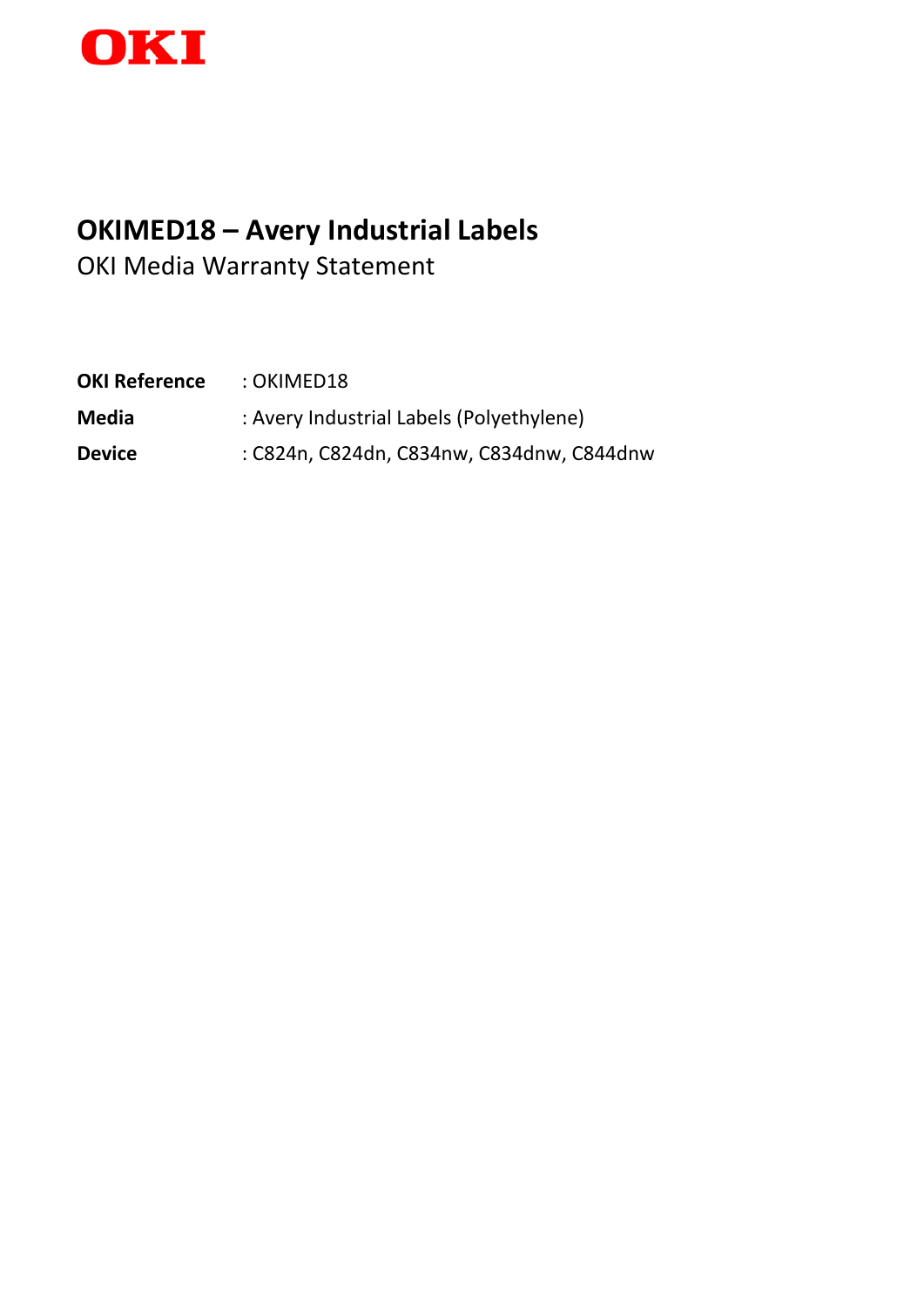

## **1. Media Statement Summary**

This document provides information on how the device mentioned below ("Printer") must be set up and used when printing on the media specified ("Media").

The conditions of use detailed in Section 2 must be followed to obtain the best Print Quality with the Media and Printer combination.

- Printer:
	- o Models: C824n, C824dn, C834nw, C834dnw, C844dnw
	- o Firmware Level: FW Suite A01.11\_0\_4 or later
- Media:

| : Industrial Labels (Polyethylene) |
|------------------------------------|
|                                    |
|                                    |
|                                    |
|                                    |
|                                    |

# **2. Conditions of Use**

#### **2.1. Summary**

The conditions of use specified in this section must be adhered to when using the Media and Printer combination defined in Section 1 of this document:

#### **2.2. Printer Settings**

Use the following settings on the printer:

- [Media Type] Plain
- [Media Weight] Ultra Heavy 3
- [Additional Setting] N/A
- [Feeding Tray] MP Tray
	- [Output Tray] Rear Output Tray
- [Paper Size] A4 Long Edge Feed

#### **2.3. Custom Media Files**

No Custom Media File (CMF) is required when using this media.

#### **2.4. General Printing Conditions**

Please note the following general printing conditions when using this Media:

- Media must be fanned before loading into the tray.
- The Printing environment should be as close as possible to a standard office environment as low temperature might affect the fusing
- When you are not using the paper, it is recommended to store it in a plastic bag and in a flat place so that it is not affected by temperature and humidity.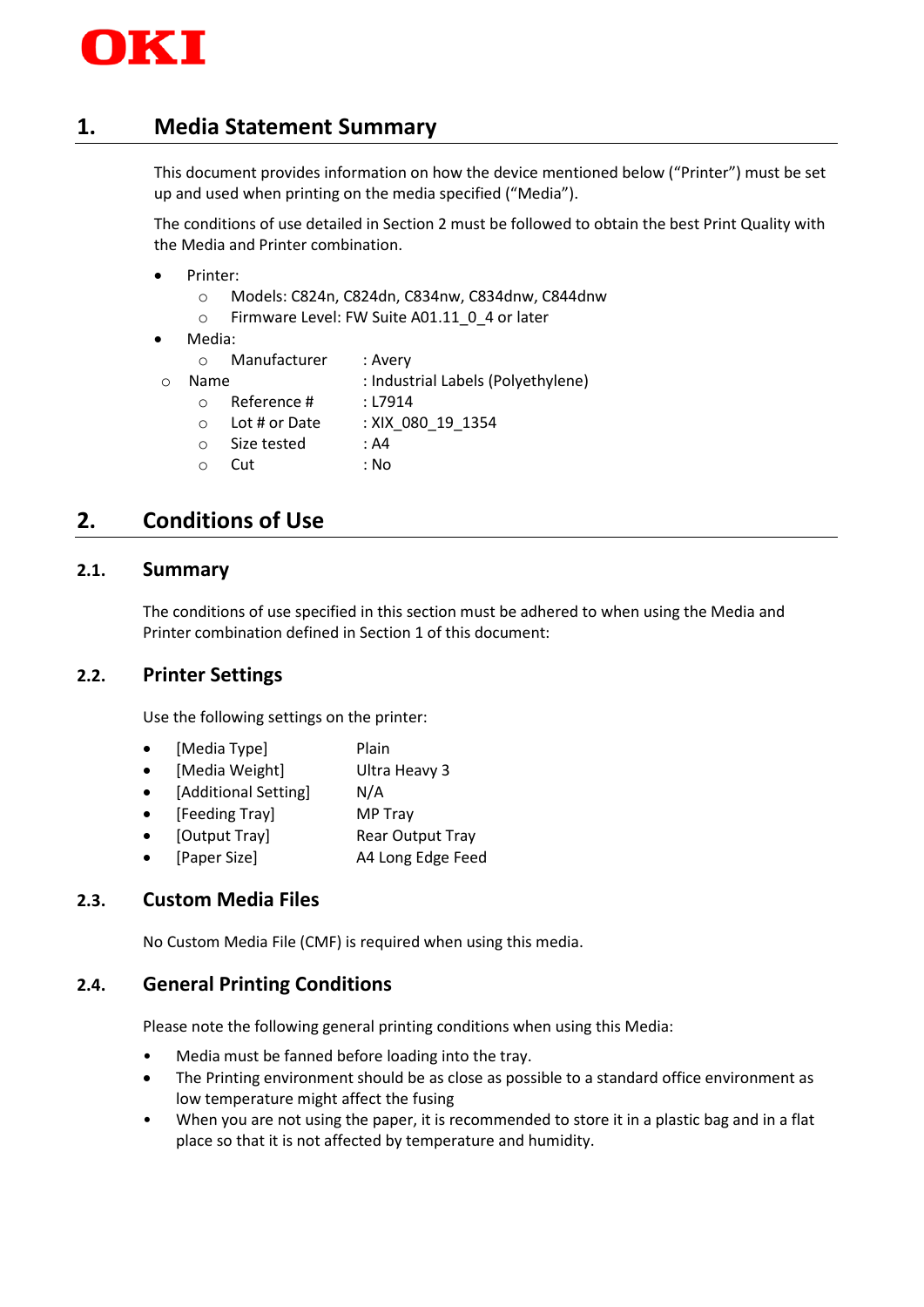

### **3. Warranty**

#### **3.1. Summary**

OKI's Standard warranty will apply for the Printer when this Media is being used except for the conditions set out in Section 3.2 below. Details on OKI's Standard Warranty can be found at the following link: [https://www.oki.com/uk/printing/images/OKI\\_Warranty\\_Booklet\\_tcm67-47787.pdf.](https://www.oki.com/uk/printing/images/OKI_Warranty_Booklet_tcm67-47787.pdf)

## **3.2. Specific Issues with Media and Exclusions from Warranty**

The following sections details the specific conditions and exclusions to Warranty when using the Media on the Printer:

• The life of certain parts and consumables will be reduced by use of the Media with the Printer. The warranty on these parts and consumables will be reduced as set out in the Table below:

| <b>Item</b>              | Warranty                                                                                                                                                                                                                                                                                                                                                                                                                                                                                  |
|--------------------------|-------------------------------------------------------------------------------------------------------------------------------------------------------------------------------------------------------------------------------------------------------------------------------------------------------------------------------------------------------------------------------------------------------------------------------------------------------------------------------------------|
| Fuser                    | Standard yield of 100,000 images (based on an average of three simplex A4<br>pages per print job, long edge feed) will be reduced to 50,000 images. Even if<br>Fuser still shows on the Printer Configuration page as having a percentage<br>remaining, print quality may reduce. Warranty on the Fuser will therefore be<br>either three months from date of purchase (see standard warranty statement)<br>or the reduced yield whichever occurs first.                                  |
| Drum                     | Standard yield of 30,000 images (based on an average of three simplex A4<br>pages per print job, long edge feed) will be reduced to 15,000 images. Even if<br>Drum still shows on the Printer Configuration page as having a percentage<br>remaining, print quality may reduce. Warranty on the Drum will therefore be<br>either three months from date of purchase (see standard warranty statement)<br>or the reduced yield whichever occurs first.                                     |
| <b>Belt</b>              | Standard yield of 80,000 images (based on an average of three simplex A4<br>pages per print job, long edge feed) will be reduced to 40,000 images. Even if<br>Belt still shows on the Printer Configuration page as having a percentage<br>remaining, print quality may reduce. Warranty on the Belt will therefore be<br>either three months from date of purchase (see standard warranty statement)<br>or the reduced yield whichever occurs first.                                     |
| Paper Feed<br>Roller set | The yield of the Paper Feed Roller set will reduce to 20,000 pages (based on<br>average of three simplex A4 pages per print job, long edge feed) due to the<br>surface property of the Media. Print jams may increase when this reduced life<br>is reached resulting in a need to change the roller set. Warranty on the Paper<br>Feed Roller set will therefore be either the standard warranty period (see<br>standard warranty statement) or the reduced yield whichever occurs first. |